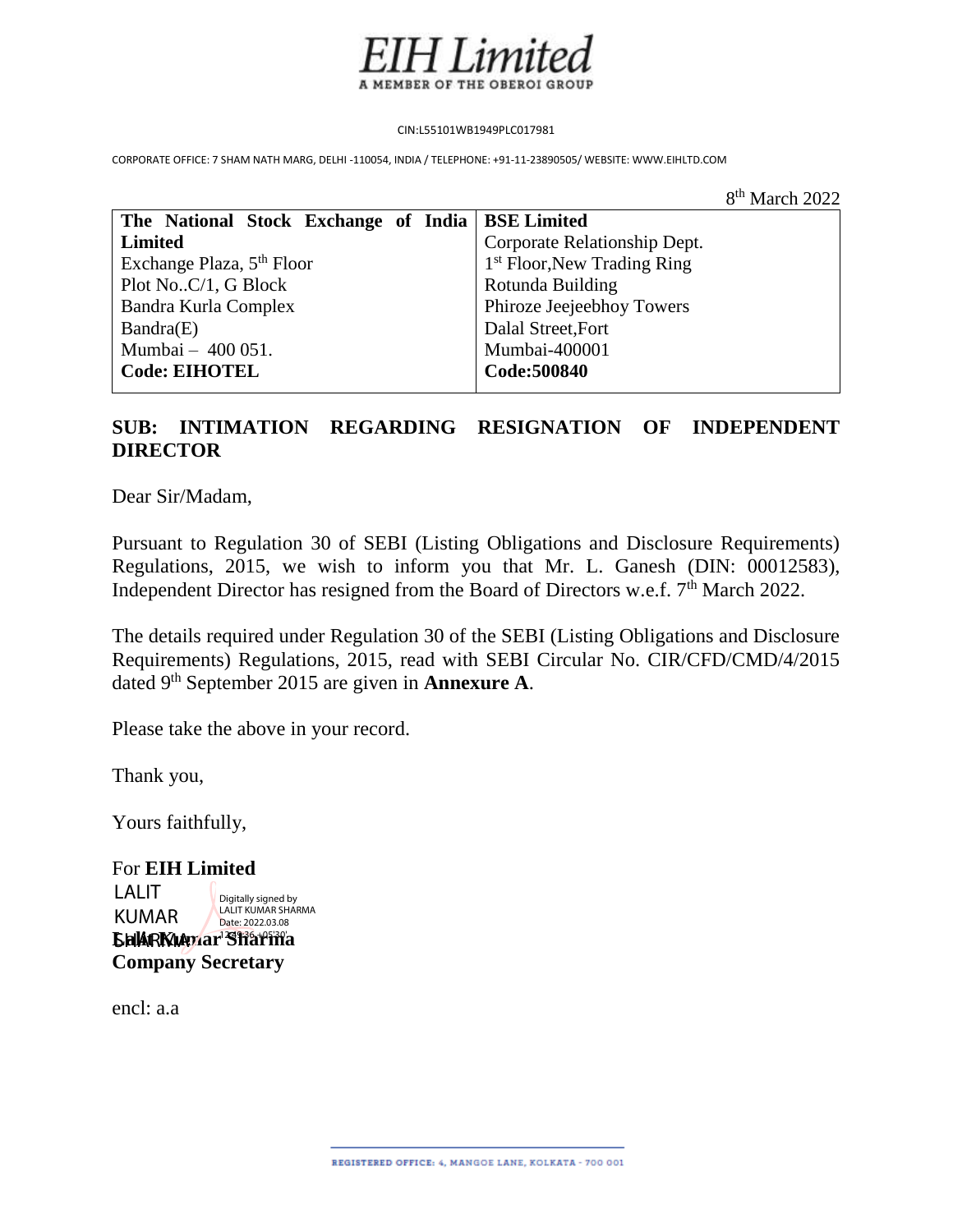

## CIN:L55101WB1949PLC017981

CORPORATE OFFICE: 7 SHAM NATH MARG, DELHI -110054, INDIA / TELEPHONE: +91-11-23890505/ WEBSITE: WWW.EIHLTD.COM

## **Annexure –A**

Resignation of Mr. L. Ganesh (DIN: 00012583) as Independent Director of the Company

| <b>Name</b>                    | Mr. L. Ganesh                   |                                                                    |
|--------------------------------|---------------------------------|--------------------------------------------------------------------|
| (DIN)                          | (DIN: 00012583)                 |                                                                    |
| <b>Reason</b><br>for           |                                 | Resignation due to personal reasons and there is no other material |
| <b>Change</b>                  | reason for resignation          |                                                                    |
| of<br><b>Date</b>              | 7 <sup>th</sup> March 2022      |                                                                    |
| <b>Resignation</b>             |                                 |                                                                    |
| <b>Brief Profile</b>           | Not Applicable                  |                                                                    |
| <b>of</b><br><b>Disclosure</b> | Not Applicable                  |                                                                    |
| relationship                   |                                 |                                                                    |
| between                        |                                 |                                                                    |
| <b>Directors</b><br>(in        |                                 |                                                                    |
| case                           |                                 |                                                                    |
| appointment                    |                                 |                                                                    |
| of a Director)                 |                                 |                                                                    |
| <b>Other</b>                   | <b>Rane Holdings Limited</b>    | <b>Chairman and Managing Director</b>                              |
| <b>Directorship</b>            | Rane Brake Liing Limited        | Non-Executive<br>Chairman<br>and                                   |
| and category                   |                                 | Director                                                           |
|                                | Rane (Madras) Limited           | Chairman and Non-Executive                                         |
|                                |                                 | Director                                                           |
|                                |                                 | Chairman and Non-Executive                                         |
|                                | Rane Engine Valve Limited       |                                                                    |
|                                |                                 | Director                                                           |
|                                | Rane TRW Steering Systems       | Chairman and Non-Executive                                         |
|                                | Private Limited                 |                                                                    |
|                                |                                 | Director                                                           |
|                                | Rane NSK Steering Systems       | Chairman and Non-Executive                                         |
|                                | Private Limited                 | Director                                                           |
|                                |                                 |                                                                    |
|                                | <b>Sundaram Finance Limited</b> | <b>Independent Director</b>                                        |
| Membership                     | Rane Holdings Limited           | Member<br>Audit<br>Committee,                                      |
| of Committee                   |                                 | <b>Stakeholders</b><br>Relationship                                |
|                                |                                 | Committee,                                                         |
|                                |                                 |                                                                    |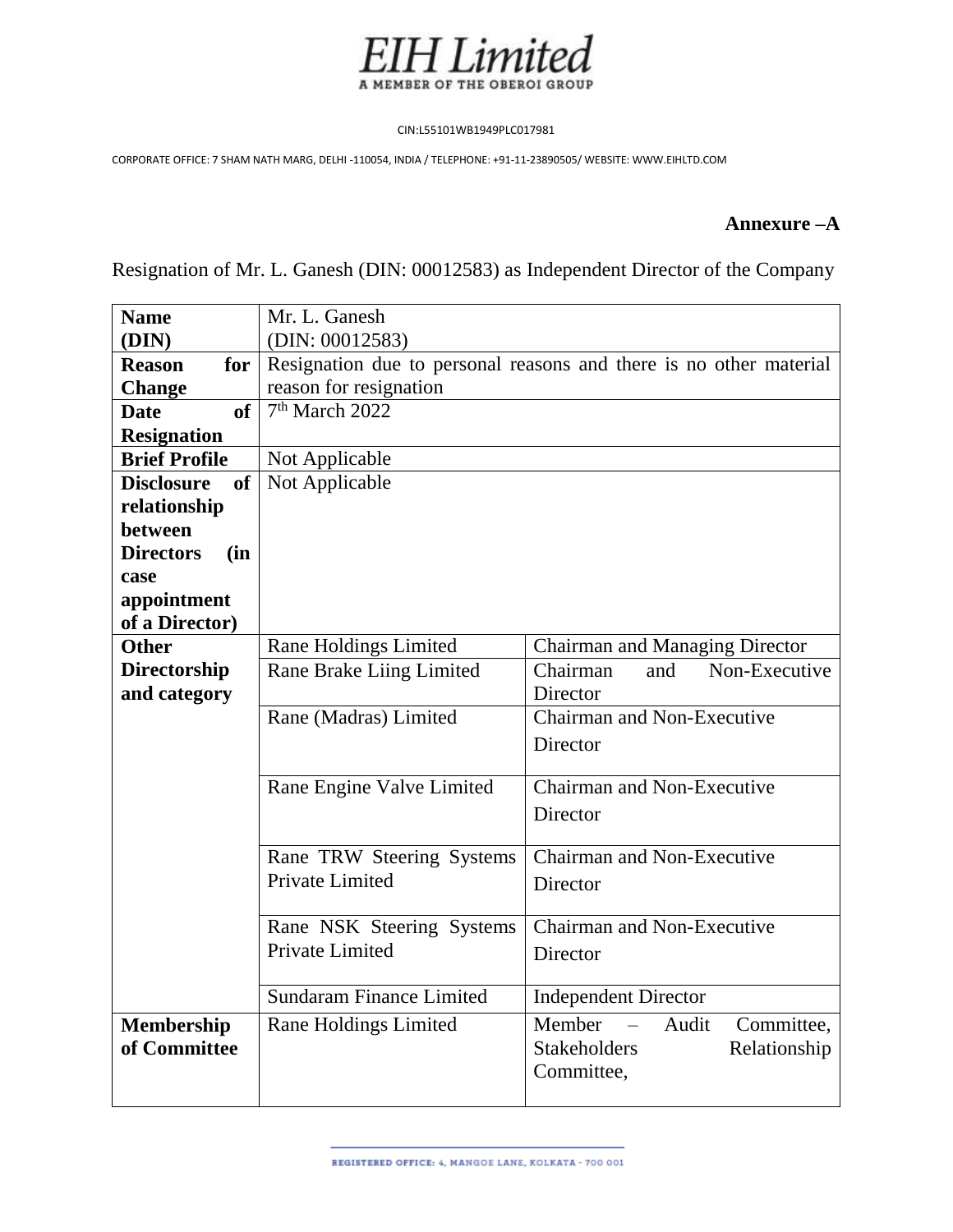

## CIN:L55101WB1949PLC017981

CORPORATE OFFICE: 7 SHAM NATH MARG, DELHI -110054, INDIA / TELEPHONE: +91-11-23890505/ WEBSITE: WWW.EIHLTD.COM

|                           | Chairman – Risk Management               |
|---------------------------|------------------------------------------|
|                           | Committee and Corporate Social           |
|                           | <b>Responsibility Committee</b>          |
| Rane Engine Valve Limited | Member- Stakeholders Relationship        |
|                           | Committee, Audit Committee               |
|                           | Chairman – Corporate<br>Social           |
|                           | <b>Responsibility Committee</b>          |
| Rane Brake Lining Limited | Member - Audit Committee and             |
|                           | Stakeholders<br>Relationship             |
|                           | Committee,                               |
|                           |                                          |
|                           | Social<br>Chairman-<br>Corporate         |
|                           | Responsibility Committee,<br><b>Risk</b> |
|                           | <b>Management Committee</b>              |
| Rane (Madras) Limited     | Member - Audit Committee                 |
|                           | Chairman – Corporate<br>Social           |
|                           | Responsibility Committee,<br><b>Risk</b> |
|                           | <b>Management Committee</b>              |
|                           |                                          |
| Rane TRW Steering Systems | Chairman- Audit, Corporate Social        |
| Private Limited           | <b>Responsibility Committee</b>          |
| Rane NSK Steering Systems | Chairman- Audit, Corporate Social        |
| Private Limited           | <b>Responsibility Committee</b>          |
|                           |                                          |